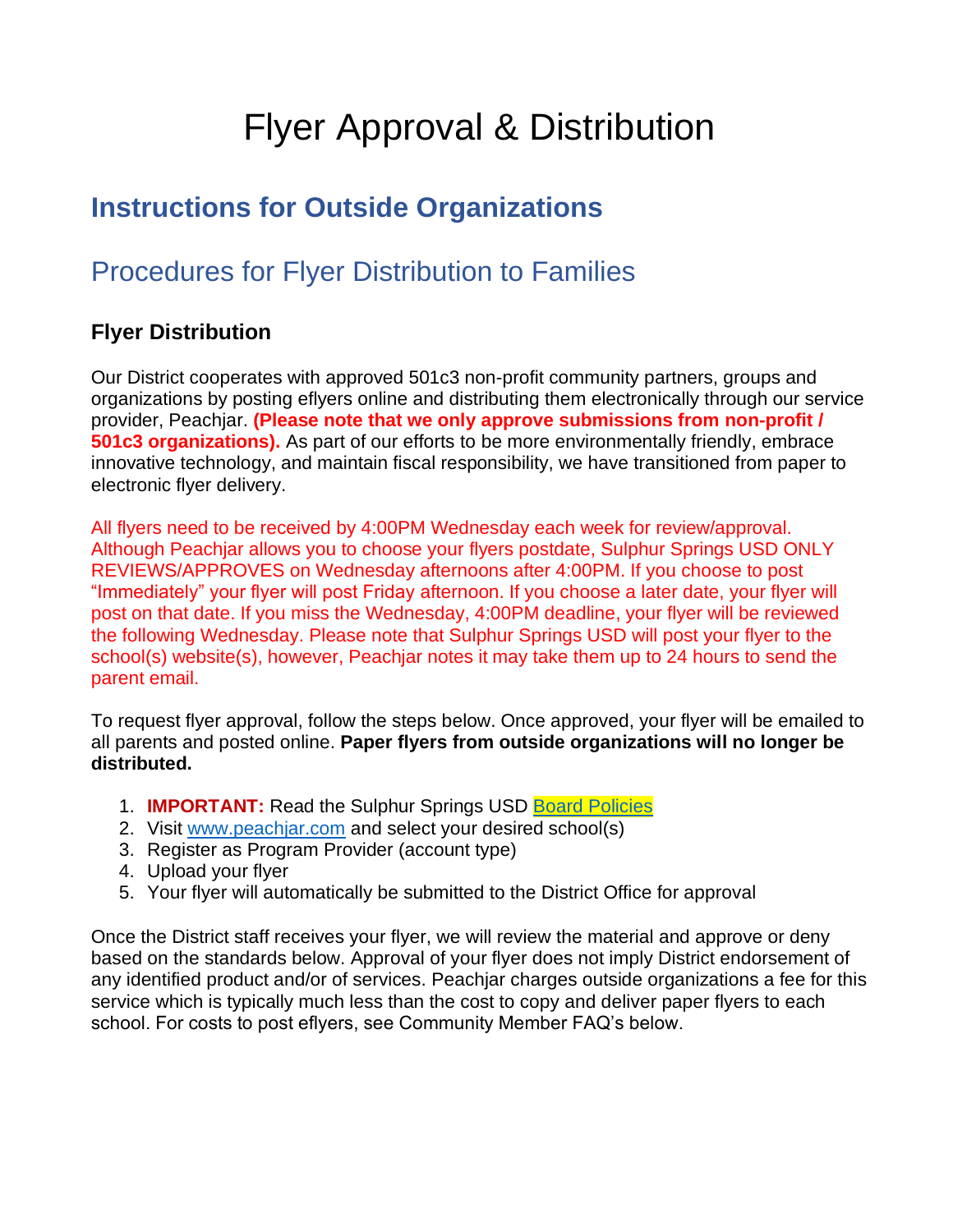## Flyers to be Sent to Sulphur Springs USD Teachers Only

If you would to send information to Sulphur Springs USD teachers, you can select "SSSD Administrators" during your flyer uploading process. Material sent to teachers should be information about possible student workshop or field trip opportunities, or availability of inexpensive or free quality classroom materials.

## Sulphur Springs USD Flyer Policies – Outside Organizations

#### **All flyers to be distributed must:**

- Support the basic educational mission of the District, directly benefit the students, or be of intrinsic value to the students or their parents/guardians.
- Be in PDF format.
- Contain font sizes not less than size 12.
- Contain the name and contact information of the sponsoring entity.
- Display the organization's non-profit tax identification number or, in the case of noncommercial entities, the tax identification number.
- Flyer must contain a Spanish translation. Flyers can have multi pages, and you will only be charged for one flyer.
- Include the following legible language which will be added to the bottom of your flyer by Peachiar: "The Sulphur Springs Union School District does not endorse, sponsor, supervise or guarantee the quality of services. Because employees and/or volunteers of such organizations are not District employees, we cannot require background or licensing checks. For the safety and wellbeing of your children while participating in such activities, you are encouraged to make such inquiries of the program operator."
- The following Board policies are applicable: [Board Policies](https://www.sssd.k12.ca.us/cms/lib/CA02205826/Centricity/domain/8/peachjar/BP1325_1.pdf)

### Community Member FAQ's

#### **Is there a charge to use Peachjar?**

You will only be charged to post your flyer if you are charging the community for the event/program you are advertising.

\*FREE EVENT = FLYER POSTS FOR FREE: The event must be completely free (nothing for purchase, information only)

NOTE: If Peachjar attempts to charge you for your free event send an email to [support@peachjar.com](mailto:support@peachjar.com) to verify your event qualifies for free posting.